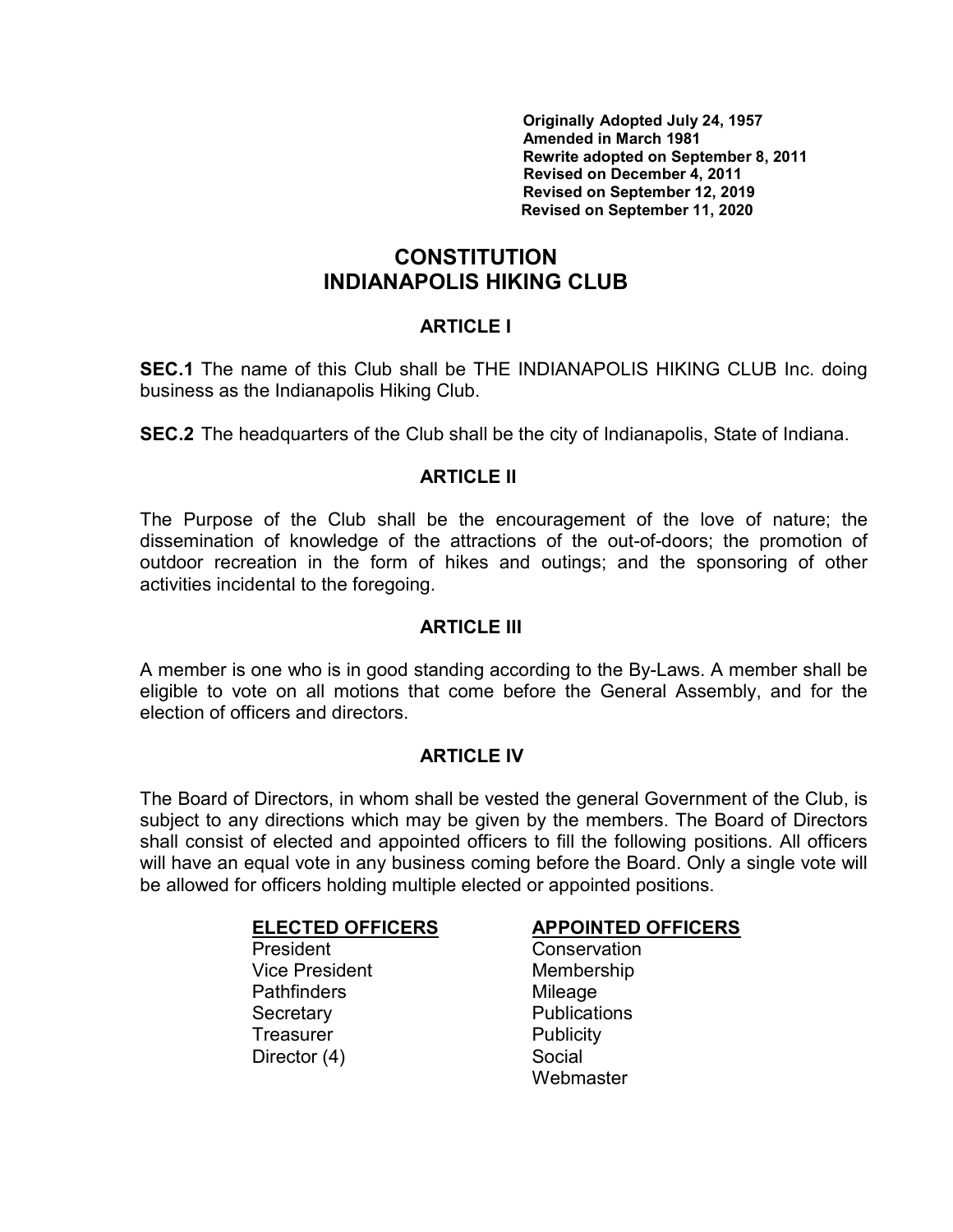Electronic Media Director **Historian** 

# ARTICLE V

# ELECTED OFFICERS

## SEC.1 Election

- (a) All Officers and Directors shall hold office for one year or until their successors are elected. Newly elected Officers shall take office on the first day of October following election.
- (b) Officers or Directors appointed by the President with approval of the Board of Directors to fill an unexpired term shall assume office immediately upon their appointment.
- (c) Any elected Officer or Director who fails to fulfill the duties of the office may be removed by a two-thirds vote of the elected Board of Directors.

## SEC. 2 Duties

## (a) PRESIDENT

 The duties of the President shall be to preside at all meetings of the General Assembly and of the Board of Directors, to call special meetings as deemed necessary, to make Presidential appointments, to act as executive head of the Club in all matters concerning the furtherance of the purposes of the Club, and to perform such other duties as ordinarily pertain to the office of the President, including appointments of any Officer or Director necessary to fill a vacancy created by the resignation, death, or removal of a duly elected person. The President may participate as a member of all committees and working groups, except the nominating committee, but will have no vote, except in case of a tie.

### (b) VICE PRESIDENT

 In case the office of President is vacated, the Vice President shall become President for the remainder of the term of office, and shall appoint a Vice-President. This appointment is to be subject to a majority approval of the Board of Directors. The Vice President shall chair a budget committee comprised of Vice President, Treasurer and four Directors. The Vice President shall be responsible for presenting a budget to the Board of Directors for approval at the November Board meeting. The Vice President shall present to the Board periodic budget status and any required budget adjustments identified by the Budget Committee as a result of monitoring the budget data.

### (c) PATHFINDER(S)

 The Pathfinder, in the absence or disability of the President and the Vice-President, shall assume the duties of the President. In the event of the offices of both the President and the Vice-President being vacated, the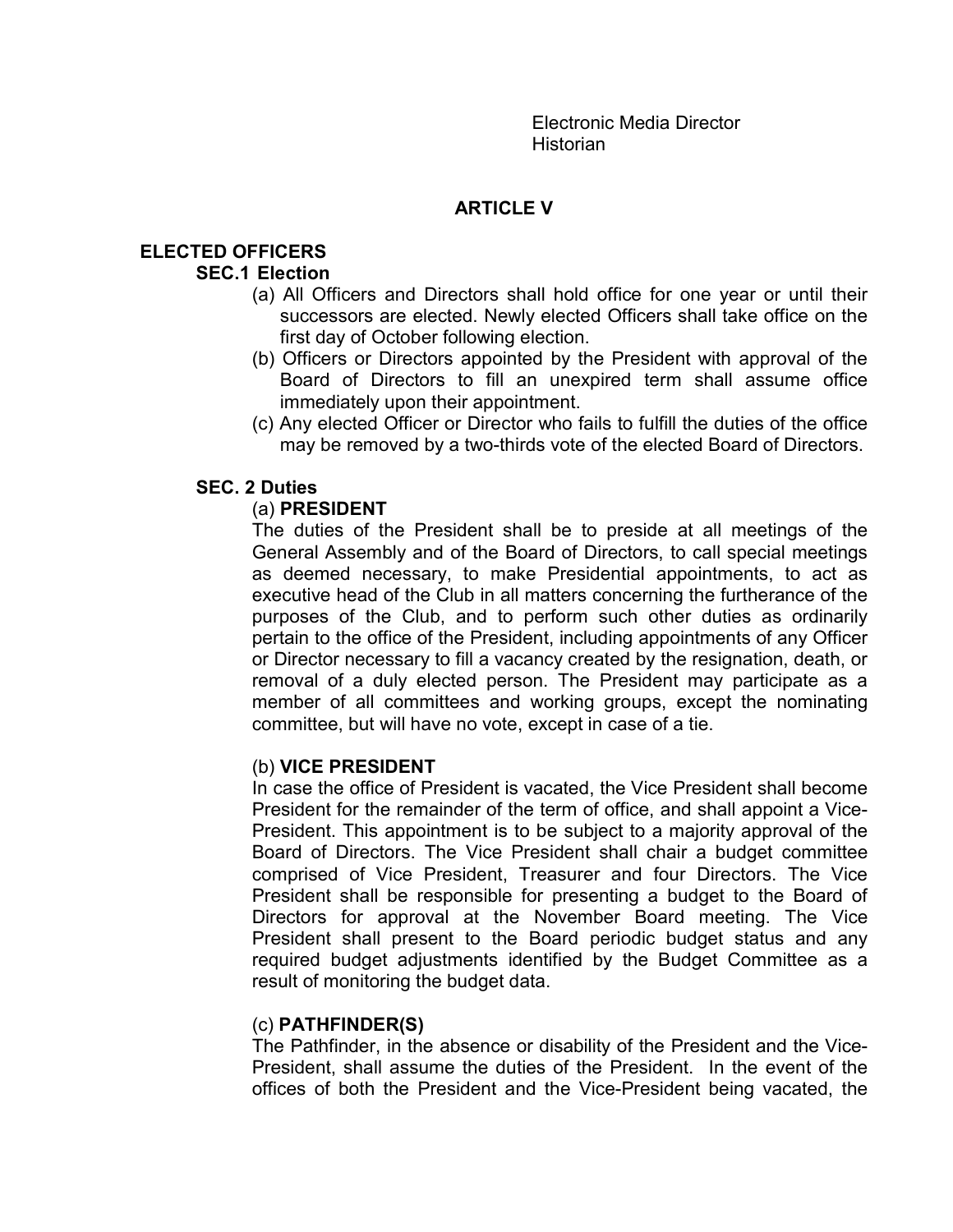Pathfinder shall become the President until the next general election. If there is more than one Pathfinder the succession shall be based upon the person with longest tenure as Pathfinder. If candidates are of equal tenure as Pathfinder, succession shall be decided by the Pathfinder having the longest tenure in the Club.

The Pathfinder shall present a schedule of hikes for the approval of the Board of Directors. The schedule shall cover a period of time as approved by the Board of Directors, and shall be presented for approval at the monthly board meeting prior to publishing the schedule.

### (d) SECRETARY

 The duties of the Secretary shall be to keep accurate minutes of all meetings of the Board of Directors and of the General Assembly. The Secretary shall attend to all Club correspondence, except that which relates to the responsibilities of other Officers or Directors.

#### (e) TREASURER

 The duties of the Treasurer shall be to receive and deposit in a bank the funds of the Club as instructed by the Board of Directors. The Treasurer shall pay the bills of the Club as authorized by the Board of Directors. The Treasurer shall at all times, be prepared to give an accurate account of the financial condition of the Club to the Board of Directors. The fiscal year ends September 30<sup>th</sup>. The accounts of the Treasurer shall be audited no later than January 31 of the following year by an Auditing Committee appointed by the President. The Treasurer may be required to give a bond to the Club in such amount as is set by the Board of Directors, the premium of which shall be paid by the Club. The Treasurer shall participate on the Budget Committee and be a source of the prior year financial data.

### (f) DIRECTORS

The duty of the four (4) Directors is to participate on the Budget Committee along with the Vice-President and Treasurer to identify a oneyear Club budget. They are responsible for monitoring and obtaining authorization from the Board of Directors for any adjustments to the budget during the Hiking Club year.

#### ARTICLE VI

### APPOINTED OFFICERS

#### SEC.1 Appointment

The President is responsible for identifying the appointed officers.

(a)These appointed officers are to perform under the direction of the President. They are to attend the meetings of the Board of Directors and to make reports at that time. They may form committees to help them with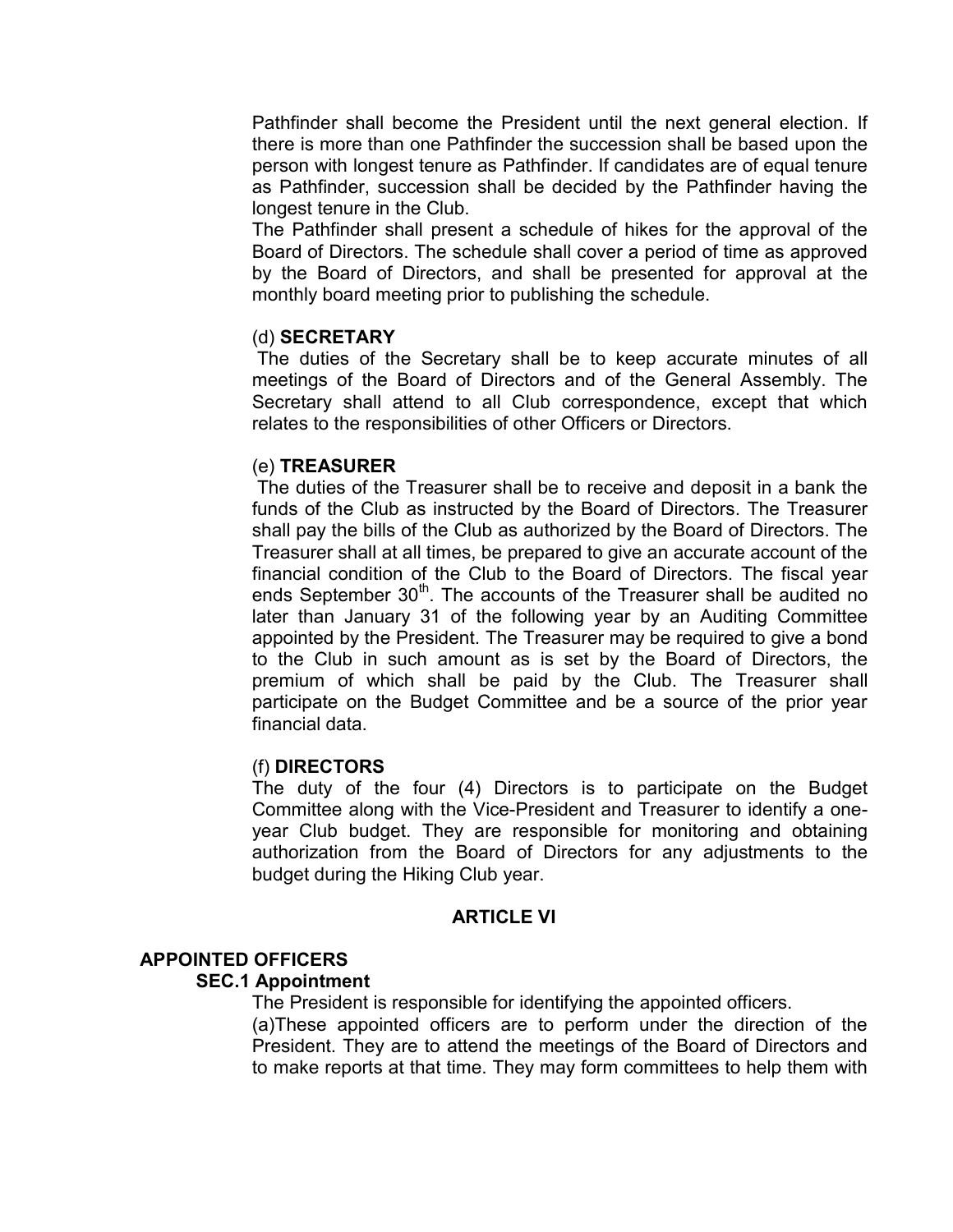their duties as the need arises. They may vote on motions before the Board of Directors, except for removal of an elected officer.

(b)The appointed officers take office in October and serve a one- year term. An appointed officer filling an unexpired term will take office immediately upon appointment and serve the completion of the unexpired term.

(c) Any appointed officer may be removed by a two-thirds vote of the total Board of Directors.

(d)The President may propose to the Board to add additional Appointed Officer positions or consolidate existing Appointed Officer positions as situations warrant. The proposition requires two-thirds vote of the total Board of Directors for approval.

### SEC. 2 Duties

#### (a) CONSERVATION

 The Conservation Officer shall act as liaison between various environmental organizations and the Club and shall keep the Club abreast of current items in the area of conservation which would be of interest to the Club.

#### (b) MEMBERSHIP

 The Membership Officer shall send welcoming notices and pertinent Club information to new members and shall process new applications for membership and present them to the Board of Directors for review as well as maintain an up to date roster of member names and contact information.

#### (c) MILEAGE

The Mileage Officer shall monitor records of membership participation in activities and individual member mileage throughout the Club year. The mileage officer will provide information for the year-end report, a Club roster of members as of January 1 of each year and other information as authorized by the Board of Directors.

#### (d) PUBLICATIONS

 The Publications Officer shall manage the Club printed media. This consists of printing and distributing the schedule as presented by the Pathfinders and approved by the Board of Directors. The Officer shall publish a year-end report, containing mileage and activity summary for active members at the conclusion of the previous hiking club year. The Officer shall publish a roster each year of all active members as of January 1 each year, and other publications as authorized by the Board of Directors.

### (e) PUBLICITY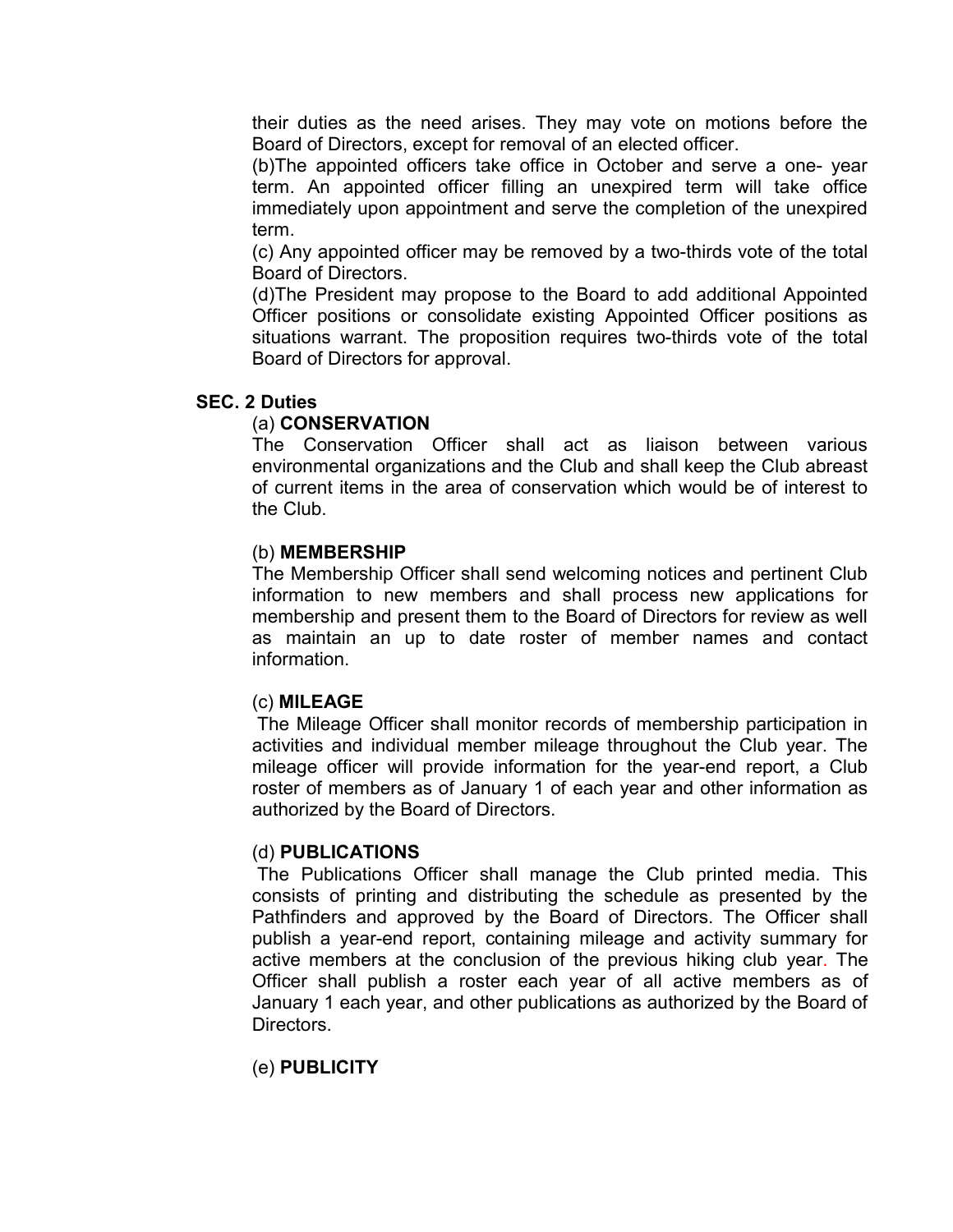The Publicity Officer shall obtain publicity for the Club and its activities subject to the direction and approval of the Board of Directors.

## (f) SOCIAL

The Social Officers shall arrange entertainment and speakers for General Assembly meetings and outings and picnics as necessary, and shall be responsible for snacks and refreshments whenever necessary at General Assembly meetings and other assemblages of the Club. This shall be subject to the approval of the Board of Directors.

### (g) WEBMASTER

 The Webmaster shall manage the Club web site, provide site functionality, and be responsible for site content consisting of Club schedule, forms, photographs and current member contacts for web user's inquiry.

## (h) ELECTRONIC MEDIA DIRECTOR

 The Electronic Media Director shall manage the Club's participation in any social networking sites, publications or other electronic media subject to the approval of the Board of Directors. This position will be responsible for all electronic media other than the Club web site managed by the Webmaster. The Director will maintain Club membership with the site and manage and maintain content.

## (i) HISTORIAN

Duties to be determined by the Board of Directors

## ARTICLE VII

## SEC. 1

(a) The regular General Assembly meeting to which all members are invited shall be held once (1 time) a year. The meeting date will be determined by the Board of Directors and precede the September Board meeting. This meeting will be utilized to elect new officers for the Club year beginning on October 1. Additional General Assembly meetings may be scheduled at the discretion of the Board of Directors.

(b) Special General Assembly meetings may be called at any time by the President, or shall be called by the Secretary on written request of ten (10) members.

(c) Publication in the Club newsletter of the time and place of any meeting of the General Assembly shall be deemed sufficient notice.

## SEC. 2

(a) Meetings of the Board of Directors shall be held monthly.

(b) Special meetings of the Board of Directors may be called by the President or shall be called by the Secretary on written request of three (3) members of the Board of Directors.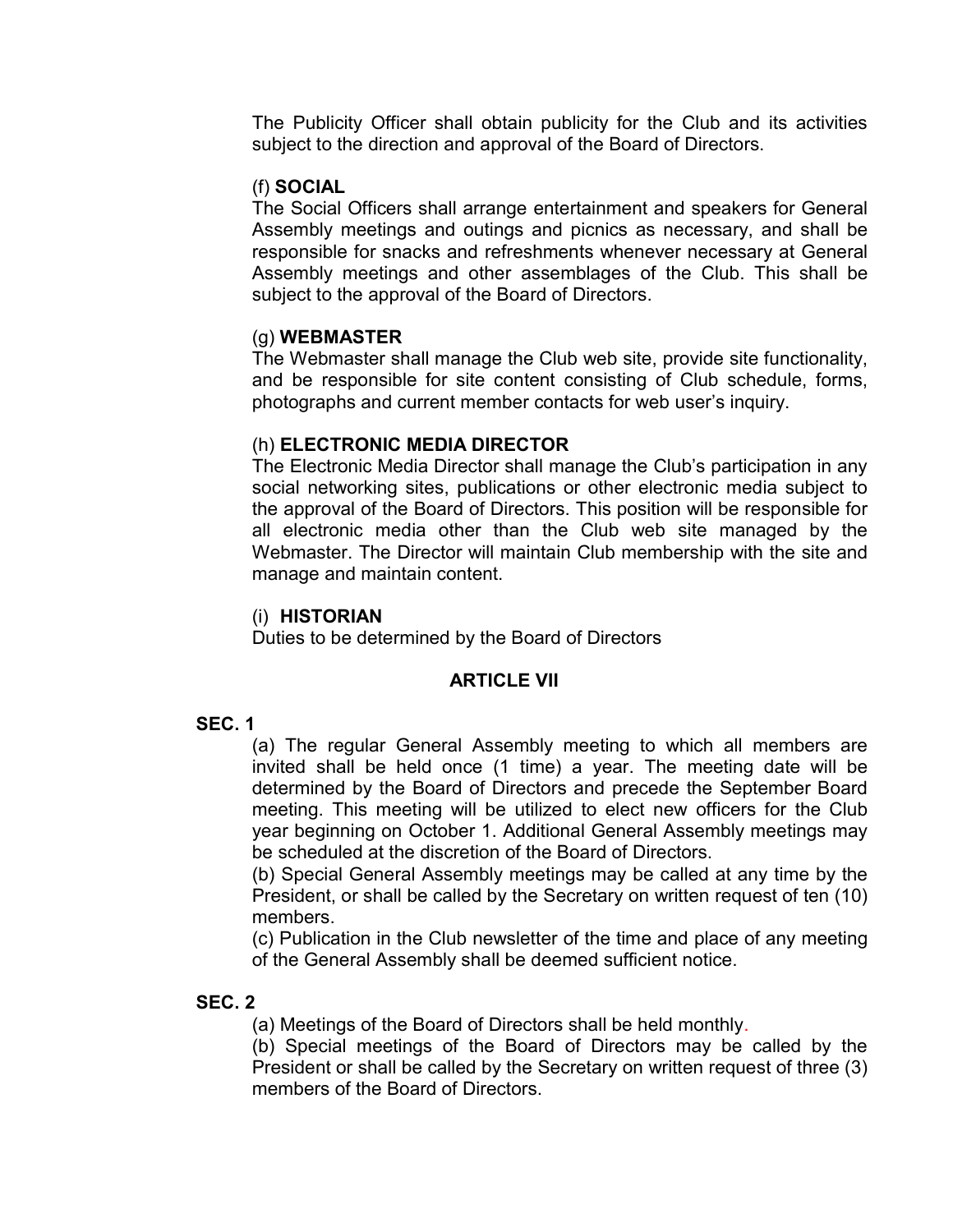(c) Twenty four (24) hours advanced notification of Special meetings of the Board of Directors shall be made by the President or Secretary.

SEC. 3

(a) Fifteen (15) members shall constitute a quorum for all General Assembly meetings of the Club, except as otherwise provided.

(b) A majority of the Board of Directors shall constitute a quorum for all meetings of the Board of Directors.

#### ARTICLE VIII

Any proposed amendment to the Constitution shall be presented in writing at either a regular meeting of the Board of Directors or of the General Assembly, and if seconded and approved for a vote of adoption by a majority present, the proposal shall be published in the next regular bulletin sent to all the members via mail or website. Voting for the proposed amendment shall be at the next General Assembly after publication. A two-thirds majority of the votes cast shall be required for adoption.

#### BY-LAWS

#### SEC. 1 Membership Applications

Applications for membership shall be presented to the Board of Directors at Board meetings. Applicants must be at least 18 years old and have participated in at least two (2) Club hikes. Applications must be accompanied by one year's dues. Membership application will be reviewed by the Board of Directors at the next meeting after the membership applications are received.

#### SEC. 2 Dues

The Board of Directors shall determine the dues necessary to maintain the activities of the Club. Each year at the General Assembly meeting in September, the President shall announce the dues for the new-year, effective October 1. If dues are not paid within 60 days of October 1, the member shall be notified, and if not paid within another 30 day grace period, the member shall be suspended and not granted the benefits of active membership such as obtaining mileage and mailed schedules. A suspended member shall be reinstated upon payment of all current dues.

All new members shall pay one year's dues and a one-time application fee in the amount determined periodically by the Board of Directors. Reduction in applicable fees for those joining during later periods of the membership year will be determined by the Board of Directors. Fee